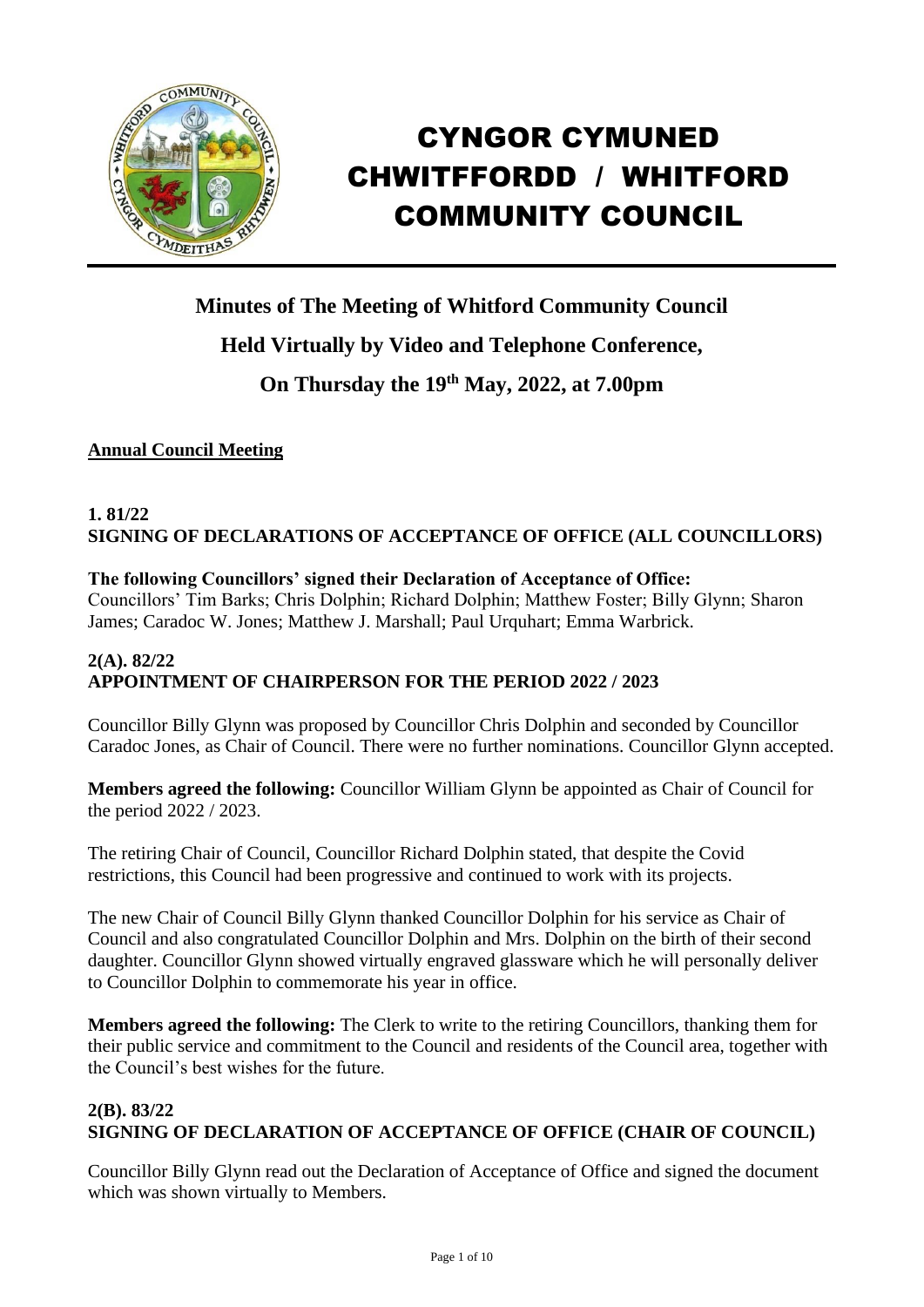#### **3(A). 84/22 PRESENT (FOR BOTH ANNUAL AND GENERAL MEETINGS)**

Councillor Billy Glynn (Chair) Councillor Richard Dolphin (Vice Chair) Councillor Tim Barks Councillor Chris Dolphin (Community & County) Councillor Matthew Foster Councillor Sharon James Councillor Caradoc W. Jones Councillor Matthew J. Marshall Councillor Paul Urquhart Councillor Emma Warbrick

Clerk & Financial Officer R. Phillip Parry

## **3(B). 85/22 APOLOGIES (FOR BOTH ANNUAL AND GENERAL MEETINGS)**

None

**3(C). 86/22 ABSENT**

None

#### **4. 87/22 APPOINTMENT OF VICE CHAIRPERSON FOR THE PERIOD 2022 / 2023**

Councillor Richard Dolphin was proposed by Councillor Emma Warbrick and seconded by Councillor Paul Urquhart. There were no further nominations. Councillor Dolphin accepted.

**Members agreed the following:** To appoint Councillor Richard Dolphin, as Vice Chair for the year 2022 / 2023

## **5. 88/22 CO-OPTION OF VACANT COUNCILLOR SEATS (FOLLOWING UNCONTESTED ELECTION)**

The Clerk advised Members that there were two Councillor vacancies. The Clerk further advised in relation to the procedures following an uncontested election, for the filling of vacant seats – under the Representations of the People Acts in 1983 and 1985 and Local Government (Wales) Measure 2011.

**Members agreed the following: (1)** The Clerk to advertise the vacant Councillor seats on the various public notice boards and Council web site **(2)** Appointed Councillor Billy Glynn to receive applications and to provide any advice to prospective candidates **(3)** The vacancy to be listed on the June meeting agenda.

#### **6. 89/22 MINUTES OF THE ANNUAL MEETING HELD ON THE 6 TH MAY 2021**

The Clerk advised Members, that the Minutes of the 2021 Annual Meeting were formally proposed, seconded and agreed at the  $3<sup>rd</sup>$  June, 2021 meeting; under Minute number: 3. 113/21.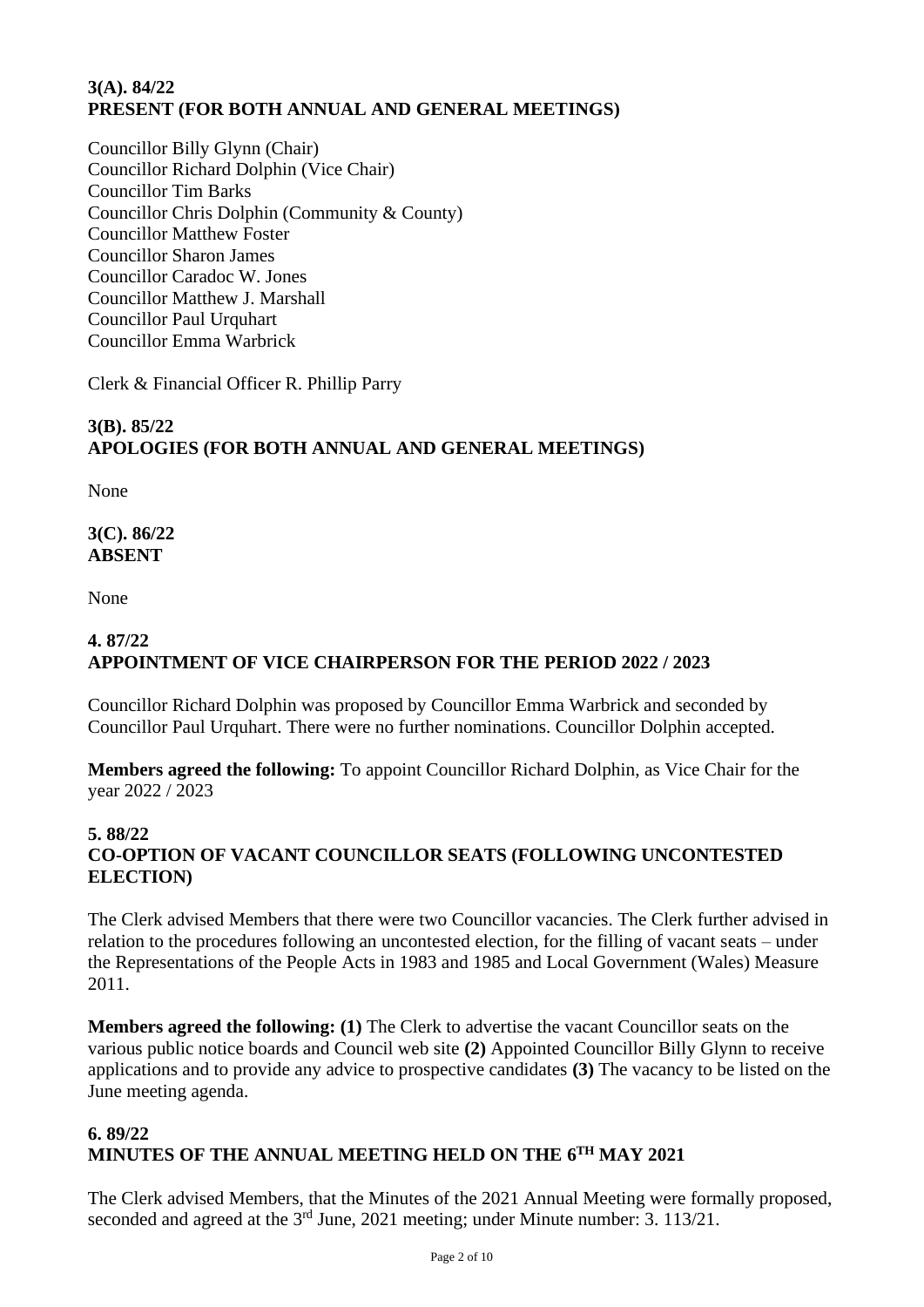**Members agreed the following:** Re-affirmed the above decision.

## **7. 90/22 NOMINATIONS TO SERVE ON LOCAL COMMITTEES AND OUTSIDE BODIES**

The Clerk recommended to Councillors that this item be adjourned to a future date, when the Council have a full compliment of Members.

**Members agreed the following:** Adjourned to the July 2022 Council meeting.

## **General Council Meeting**

## **8. 91/22 PUBLIC QUESTIONS, COMMENTS OR REPRESENTATIONS**

The Clerk advised Members that the following concerns had been received from a resident in Lloc:

- No 30mph signage throughout the 0.7miles on the B5026 through Lloc, only at the entry points of the 30mph. The signage is old and faded, the tarmac is in similar condition. The signage should be improved along the stretch, with emphasis of the 30mph travelling west at the top of the hill / dip, this would allow people crossing the road at the pedestrian point a safer passage as vehicles do speed up excessively.
- Pedestrian safety. The entire length of the 'bottom end' of Lloc requires maintenance, the paths are narrow due to overgrowth, the hedge line on Dyserth Road, travelling down hill towards Misty Waters protrudes into the road.

**Members agreed the following:** Thanked County Councillor Chris Dolphin for offering to discuss the above concerns directly with County Highway Officers. Councillor Dolphin to make personal contact with the resident.

## **9. 92/22 DECLARATIONS OF INTEREST**

The following Declaration of Interest was declared: Councillor William Glynn. **Minute number: 16. 105/22 on page 9 below)**

## **10. 93/22 TO APPROVE THE MINUTES OF THE MEETING HELD ON THE 7 TH APRIL, 2022**

The Minutes were proposed as correct by Councillor Caradoc Jones and seconded by Councillor Matthew Marshall and formally agreed by the Members present.

## **11. 94/22 PROGRESS REPORT ON MATTERS RAISED AT PREVIOUS MEETINGS**

The Clerk referred to the following matters from previous Minutes:

**(1) Minute no: 5.68/22 (1) (page 2) and Minute number: 7. 73/22 (i) (page 5)** – in relation to correspondence with the Chair of School Governors at Ysgol Bro Carmel. Members were shown virtually a copy of a reply dated the  $9<sup>th</sup>$  May from Mr. Kevin Jones – Chair of Governors, which related to the following: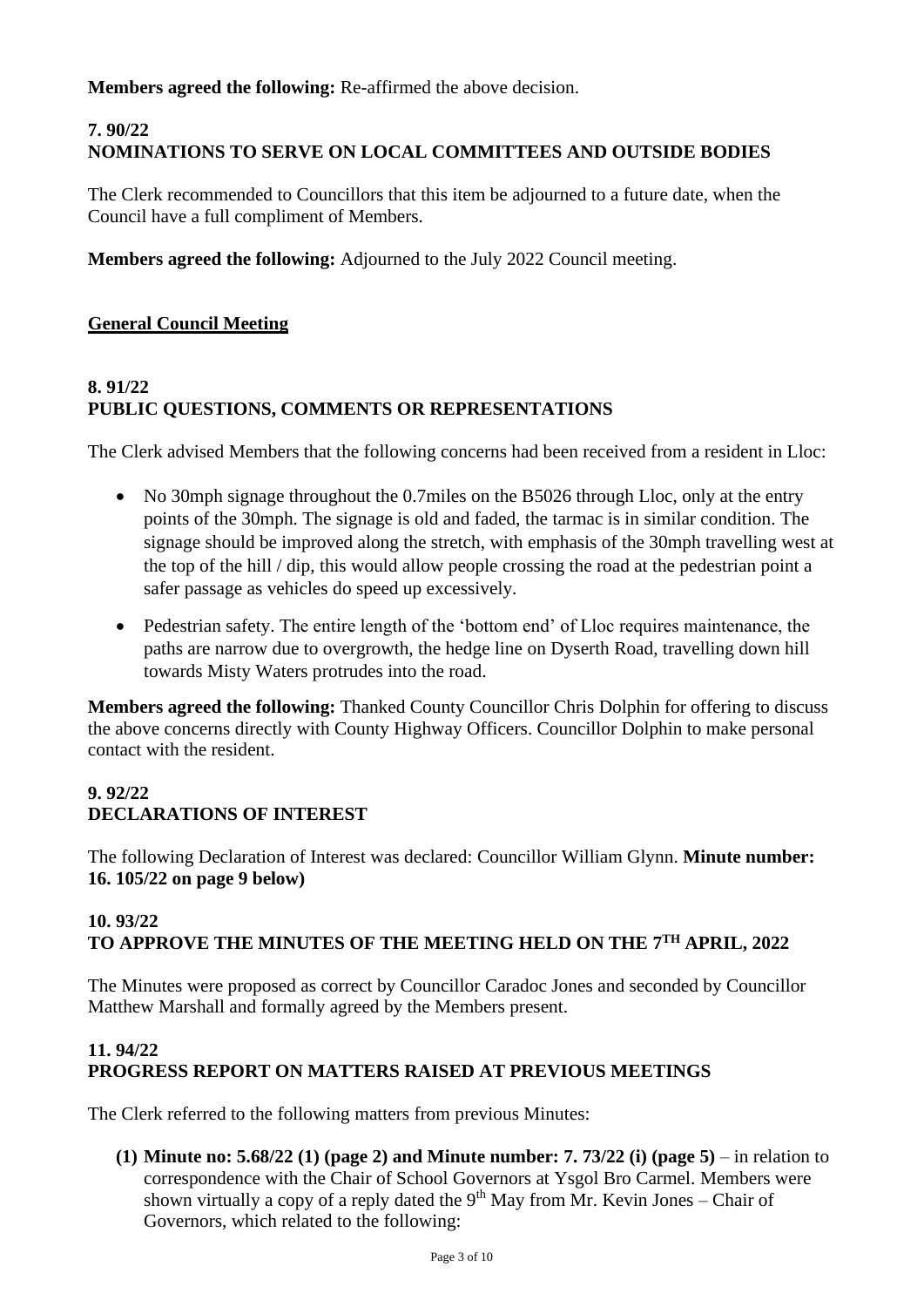- **(i)** Thanked the Council for providing financial assistance for the purchase and installation of signage at the School.
- **(ii)** In relation to this Council's concerns with the lack of liaison between the School and Community Council. The letter stated; 'An investigation has been completed in line with the complaints policy'. Whilst the letter did state that 'The School perform their role in a completely democratic, open and transparent manner in line with Governor Law' - the letter did not specifically state that the Council's complaint had been upheld or dismissed. Although further contents of the letter would suggest the complaint was dismissed.

The letter also advised as to the appointment of Community and Additional Community Governors, and that the day to day organisation of the School is not a matter for the Governing Body, this is the remit of the Headteacher.

**Members agreed the following: (1)** Not to appeal against the complaint decision **(2)** Councillor Chris Dolphin to arrange a meeting with senior Education Officers to discuss further.

**(2) Minute no: 6(D). 72/22(i) (page 5)** – in relation to the calibration of one of the new speed activated signage in Pantasaph. The Clerk advised that Street Scene had sought the installation company to inspect the unit but was not aware if this had been completed. A request for the angle of the sensor to be checked was also in progress.

#### **The Clerk advised, that the following matter remains in the pending file:**

• Planning application for both Change of Use and Conservation approval, in relation to the Red phone box in Pantasaph, which is still awaiting determination by a Planning Officer.

#### **12(A). 95/22 CORRESPONDENCE**

#### **The following correspondence had been received, that was required to be either advised to, or dealt with by the Members:**

**(1)** The Clerk advised, that the following criminal offences had been reported to the North Wales Police, that had occurred within the Whitford Community Council area:

**Carmel -** 2 x Violence

**Gorsedd -** No crimes reported

**Lloc -** No crimes reported

**Pantasaph -** No crimes reported

**Whitford -** No crimes reported

**(2)** Flintshire County Council – Code of Conduct mandatory training for all Councillors. The Clerk had e-mailed Councillors prior to the meeting a list of the following training dates: Tuesday  $24<sup>th</sup>$  May; Monday  $30<sup>th</sup>$  May; Tuesday  $14<sup>th</sup>$  June. The training to be held virtually between 6.00pm to 8.00pm.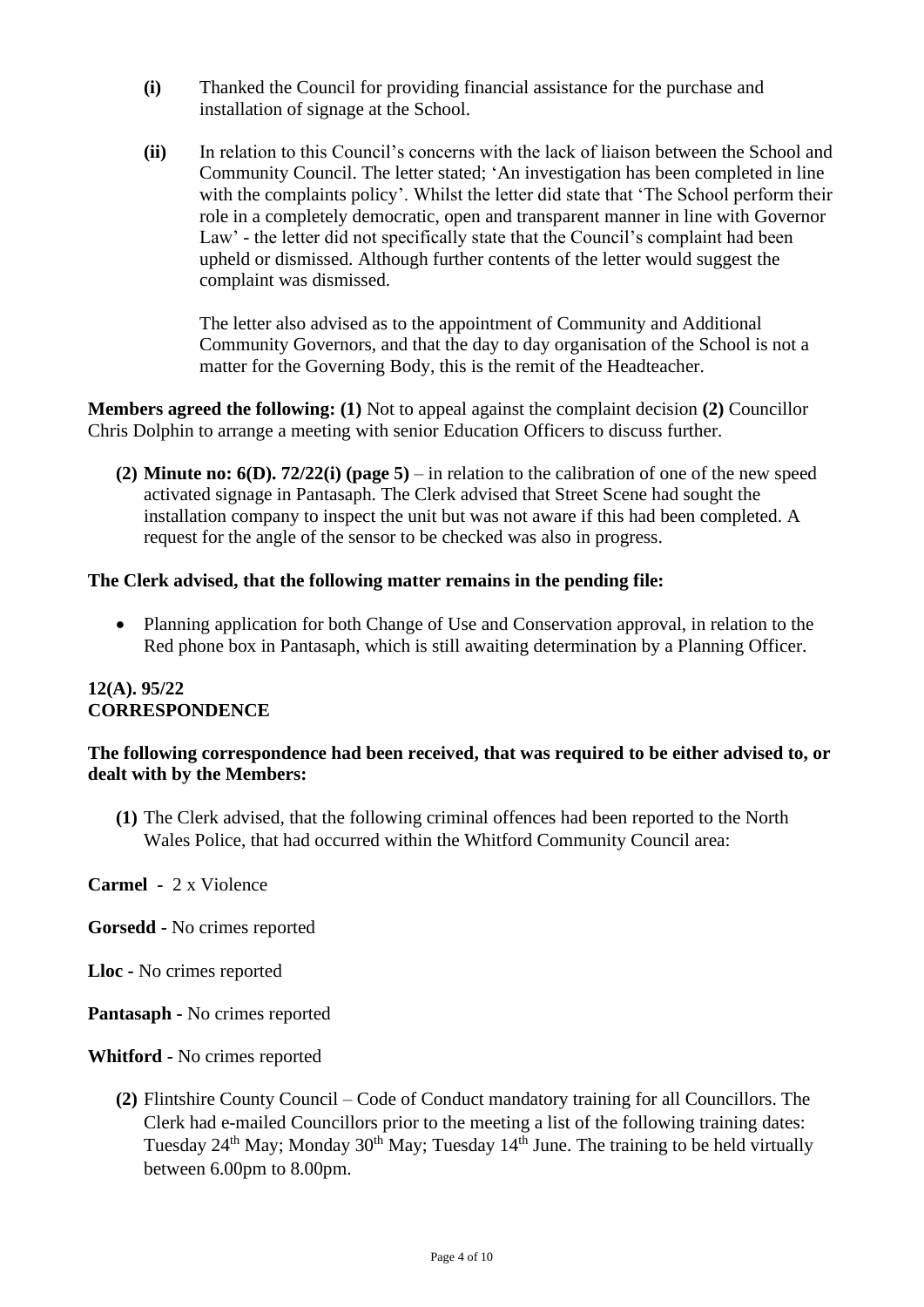**Members agreed the following:** Provided the Clerk with their availability dates for the above training.

- **(3)** Rob Roberts MP (Delyn) Congratulating Councillors on being either re-elected or newly elected and stated 'Town & Community Councillors are fundamental in the day to day running of our communities'.
- **(4)** Cymdeithas Thomas Pennant. Progress report together with details of future lectures and meetings.

#### **12(B). 96/22 CLERK'S REPORT**

- **(a)** The Clerk advised Members in relation to the following deposits to the Council's bank account:
- £18,333.34 Flintshire County Council: First precept payment for financial year 2022 / 2023.
- £819.96 HM Revenue & Customs: VAT Refund for financial year 2021 / 2022.
- **(b)** The Clerk recollected Members to a request from a resident in the area of Lloc, that a pond sited near their home be considered for restoration as an area for habitat. Councillor Chris Dolphin included this request during a virtual meeting between the Flintshire County Council Biodiversity Officer and the Clerk.

The Biodiversity Officer has advised the following: Following inspection of the pond sited along Tan Y Lloc Lane, Flintshire County Council have received funding for the restoration of the pond which will enable the area to retain the valuable wildlife. The work will take place during the autumn and winter - as per pond management best practice - and measures will be taken with regards to protected species which may use the site. The County Ecologist and other specialist will undertake a site visit. The nearby property owner has been advised.

**(c)** The Flintshire County Council Biodiversity also provided the following information:

- Signage in the area of The Bryn, Carmel: Awaiting installation.
- Recorders Day at Pen Y Gelli Quarry: Carmel Cricket Club have agreed use of their grounds for car parking. The date of the event will be agreed with Cofnod in the near future; the Community Council will be advised.
- The Biodiversity Officer will contact the Community Council in the near future to discuss any other identified areas to be included in the County Biodiversity Plan.
- **(d)** The Clerk recollected Members that the name, address and telephone number of Councillors appears on the Community Council web site. More lately due to security aspects Councils are not placing the home address of Councillors in the public domain and wished this Council to consider the publicised information for the pending update to the web site.

**Members agreed the following:** The Council web site to include the name and telephone number of Councillors only.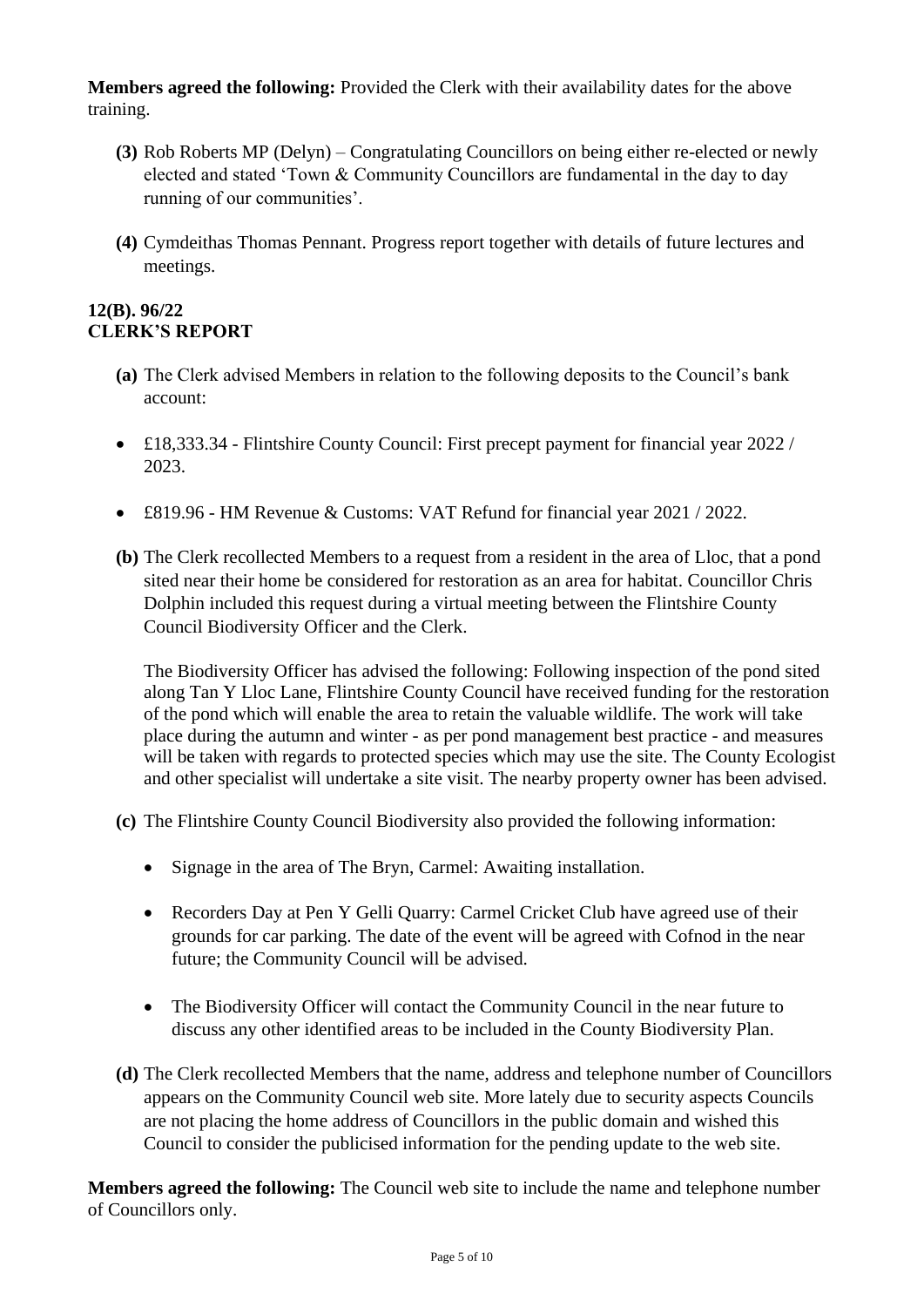#### **12(C). 97/22 TO RECEIVE: INTERNAL AUDITOR'S REPORT – 2021 / 2022**

The Clerk advised Members, that the Internal Auditor's Report for the year 2021 / 2022 had been received. The report was shown virtually to Members, whereby a copy had been sent by e-mail to the Chair and Vice Chair prior to the meeting.

The Clerk further advised Members in relation to the contents of the report, which stated the following: 'No internal control issues identified. The Council has maintained a robust set of books and accounts for the financial year'.

**Members agreed the following:** The Internal Audit report be accepted. The Clerk was thanked for his work.

## **12(D). 98/22 WALES AUDIT: ANNUAL RETURN FOR THE YEAR ENDED 31ST MARCH 2022**

The Clerk advised Members that Sections in the above document named: Accounting statements for 2021-22, together with the Annual Governance Statement had been completed by the Clerk prior to the return being presented to the Internal Auditor. The Clerk further advised, that the Annual Internal Audit report section had been completed by JDH Business Services. The Council Approval and Certification Section was now required to be signed by the Clerk and formally approved by Council for signature by the Chair. Members were shown a virtual copy of the return.

**Members confirmed the following:** The Approval and Certification Section of the Annual Return, to be signed by both the Chair and Clerk. As the Council meeting was held by video conference, the Clerk to obtain the signature of the Chair of Council on the Annual Return in due course.

#### **12(E). 99/22 TO FURTHER DISCUSS: HOLDING OF FUTURE COUNCIL MEETINGS**

The Clerk recollected Members to previous discussions and in particular, the Welsh Government Wales Measure – that meetings of the Council cannot be held entirely face to face, whereby equipment was required to 'hear and be heard'. Whilst the Government decision had been made without any consultation with Town & Community Councils in Wales, the Government have provided funding to One Voice Wales to provide a report on the difficulties and financial aspects to implement this measure.

**Members agreed the following:** The Clerk to purchase the necessary equipment and wi-fi access (if required) with a view to commencing hybrid meetings in September. If required, the cost to be considered in-between meetings by the Chair and Vice Chair of Council.

#### **12(F). 100/22 STREETSCENE SCHEDULE (FLINTSHIRE COUNTY COUNCIL)**

- **(a)** No Street Scene concerns received / reported since the April Council meeting.
- **(b) The following update received from Street Scene:** Previously reported concern in relation to an overhanging branch that was knocked by a high sided lorry and fell onto the pavement in front of a pedestrian on the A5026 – travelling from the area of McDonalds towards the Carmel Cricket Ground. There area a number of trees in this area that overhang the roadway.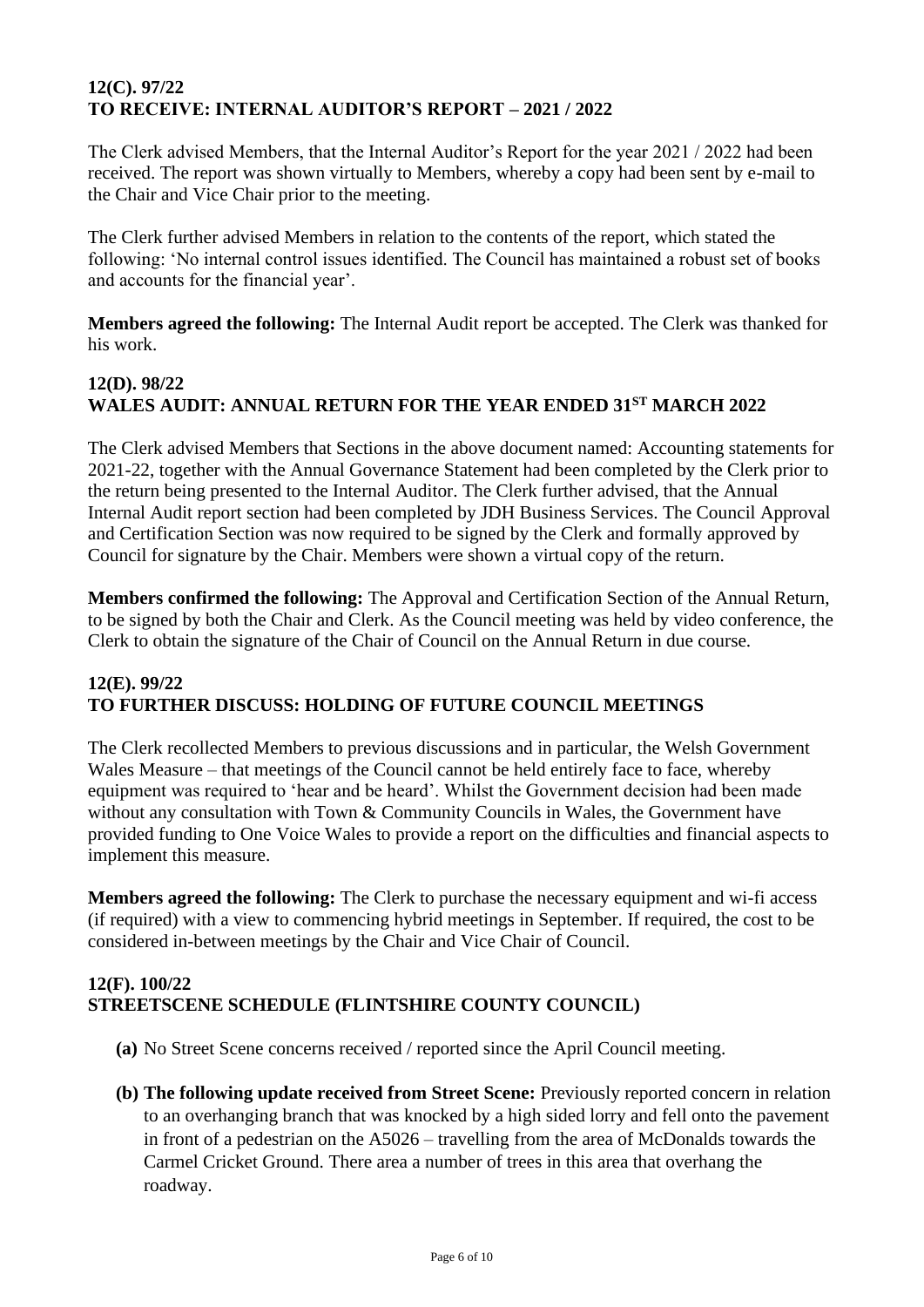The following observation received from the County Tree inspector: Have walked the section of road and noticed no branches of concern that warrants a Section 154 notice to be served on the land owner to take action at this time'.

Councillor Tim Barks advised, that he was disappointed with the reply from Street Scene and will monitor the situation.

• No update in relation to previously reported concerns had been received from Street Scene.

#### **Members brought the following concerns to the meeting:**

- **(1)** Monastery Road in Pantasaph. The road surface is breaking up in two areas between St. Clare's Court and the Red Phone Box
- **(2)** Whitford Road travelling from Holway. The edges of the roadway are crumbling (photographs will be sent in due course)
- **(3)** Waen Bends. Grass verges require cutting back
- **(4)** Monastery Road, Pantasaph. Pot hole near The Pines
- **(5)** Babell Road brow of Hill near the new footpath pot hole
- **(6)** Carmel Hill A number of pot holes (could the whole length of this road be inspected please)
- **(7)** Penfforddllan Road road surface breaking up

#### **The Clerk advised, that the above concerns would be brought to the attention of StreetScene.**

#### **13. 101/22 REPRESENTATIVES REPORTS (COMMITTEES, LIAISON & MEETINGS ATTENDED)**

**(i)** Councillor Billy Glynn advised of his attendance as Vice Chair of Council to a plaque unveiling ceremony at Carmel Village Hall.

#### **14(A). 102/22 PLANNING APPLICATIONS**

#### **The following planning applications were considered by Members at the meeting:**

**(a)** Application number: 064304 – for the erection of new roof allowing additional living accommodation at first floor, extension to front of dwelling, provision of pitched roof to garage and Juliet balcony to the rear, at Kingsway, Gorsedd.

**Comment by Council:** Subject to compliance with relevant policies and planning guidance notes, then no objections raised.

**(b)** Application number: 064259 – for the erection of a new standalone building to provide early years and wraparound childcare facility, with additional site improvement works, at Ysgol Y Llan Church in Wales Voluntary Aided Primary School, Whitford.

**Comment by Council:** The application is supported.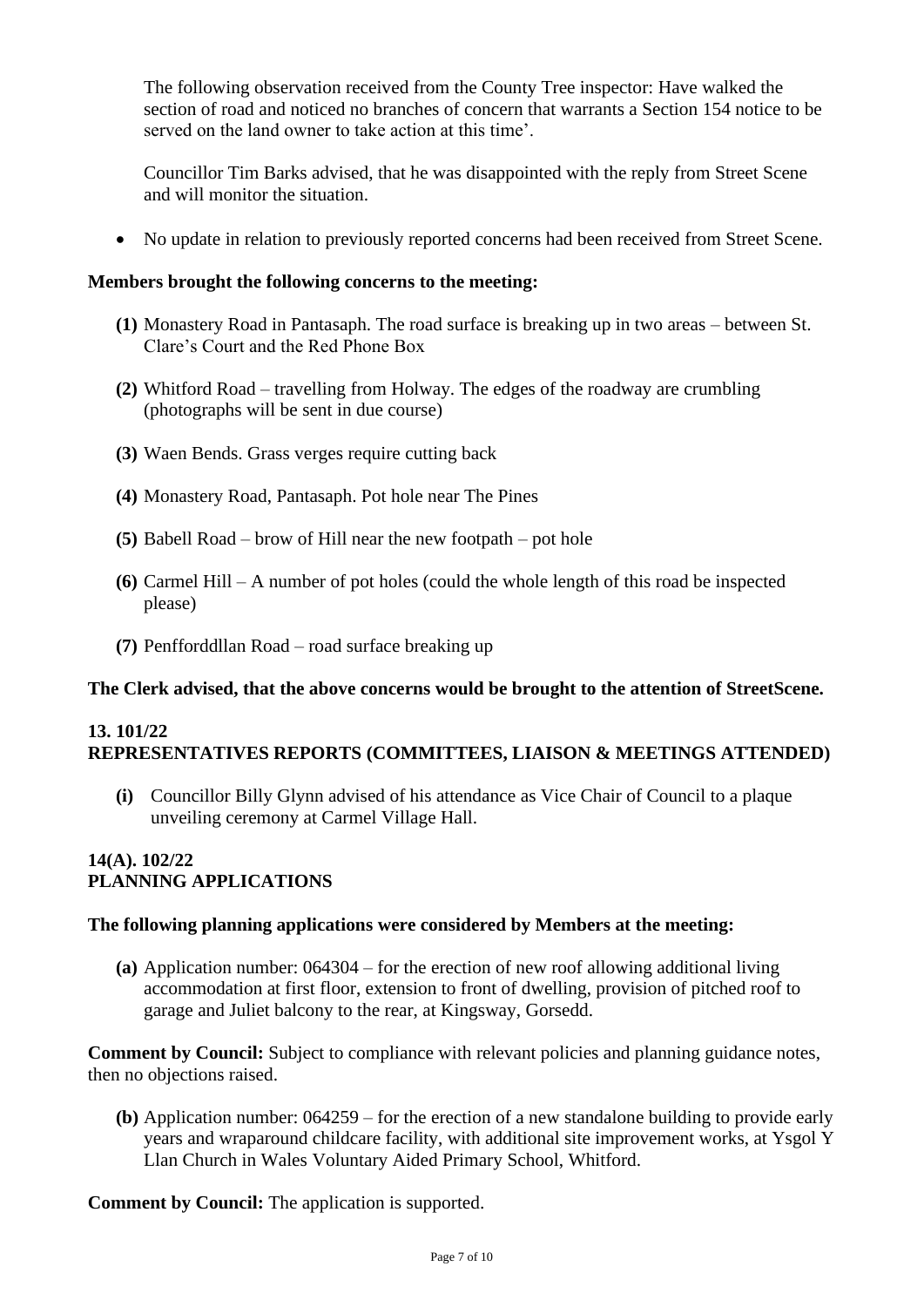**(c)** Application number: 064471 – for extension to existing double garage to create triple garage, at Moorfield House, Babell Road, Pantasaph.

**Note:** The above application is showing on the weekly planning list, but is not yet open for comment.

#### **14(B). 103/22 PLANNING DECISIONS**

#### **The following planning decisions have been received from Flintshire County Council:**

- **(i)** Application number: 063816 for demolition of garage and conservatory, proposed front porch / canopy, single story side and rear extension, new replacement roof with loft conversion  $\&$  side bathroom dormer – ridge height to match the existing ridge height, at Arnside, Gorsedd. Approved.
- **(ii)** Application number: 063899 for a 2 storey side extension and first floor extension to existing dwelling house (Revised scheme following approval of permission number: 062679 on 29th April, 2021, at Pen Y Gelli Fawr, Lloc. Approved.
- **(iii)** Application number: 063837 for demolition of conservatory, replaced with two storey extension, at Lloc Mill, Lloc. Approved.
- **(iv)** Application number: 064283 for proposed single storey side extension to North elevation to contain an additional bedroom and bathroom. Outside dimensions on plan to be 7m long by 5.15m wide with a pitched roof running North – South of ridge height no more than 4m, at The Meadows, Tan Y Lloc Lane, Lloc. Certificate of Conformity – Agreed.
- **(v)** Application number: 063879 for the erection of a front entrance porch, extension at rear & associated internal alterations, at Summer Breeze, Gorsedd. Approved.
- **(vi)** Application number: 059715 for proposed change of use of land to campsite for 8 glamping pods, including works to existing buildings to create office, reception, car ark, bicycle storage, guest drop off point and waste storage, at Bryn Cadw Farm, Llwyn Ifor Lane, Whitford. Refused.

#### **15. 104/22 TO CONSIDER: ADDITIONAL TWO RED DOG BINS IN LLOC(CLLR CHRIS DOLPHIN)**

Councillor Chris Dolphin addressed Members in relation to additional dog or general litter bins in the areas of A5026 Road and Dyserth Road, Lloc. Councillor Dolphin provided further reasons for the installation, whereby the suggested areas were viewed virtually with photographs taken by Councillor Dolphin.

**Members agreed the following:** The Clerk to contact Street Scene and to request a site meeting with Mr Nigel Seaburg and Councillor Chris Dolphin, to discuss the following installations:

- **(1)** Red dog bin on the A5026 Road in Lloc near main entrance to Pen Y Gelli woods (area photograph provided).
- **(2)** General litter bin on Dyserth Road, Lloc, at entrance to public footpath to Pen y Gelli woods (area photographs provided).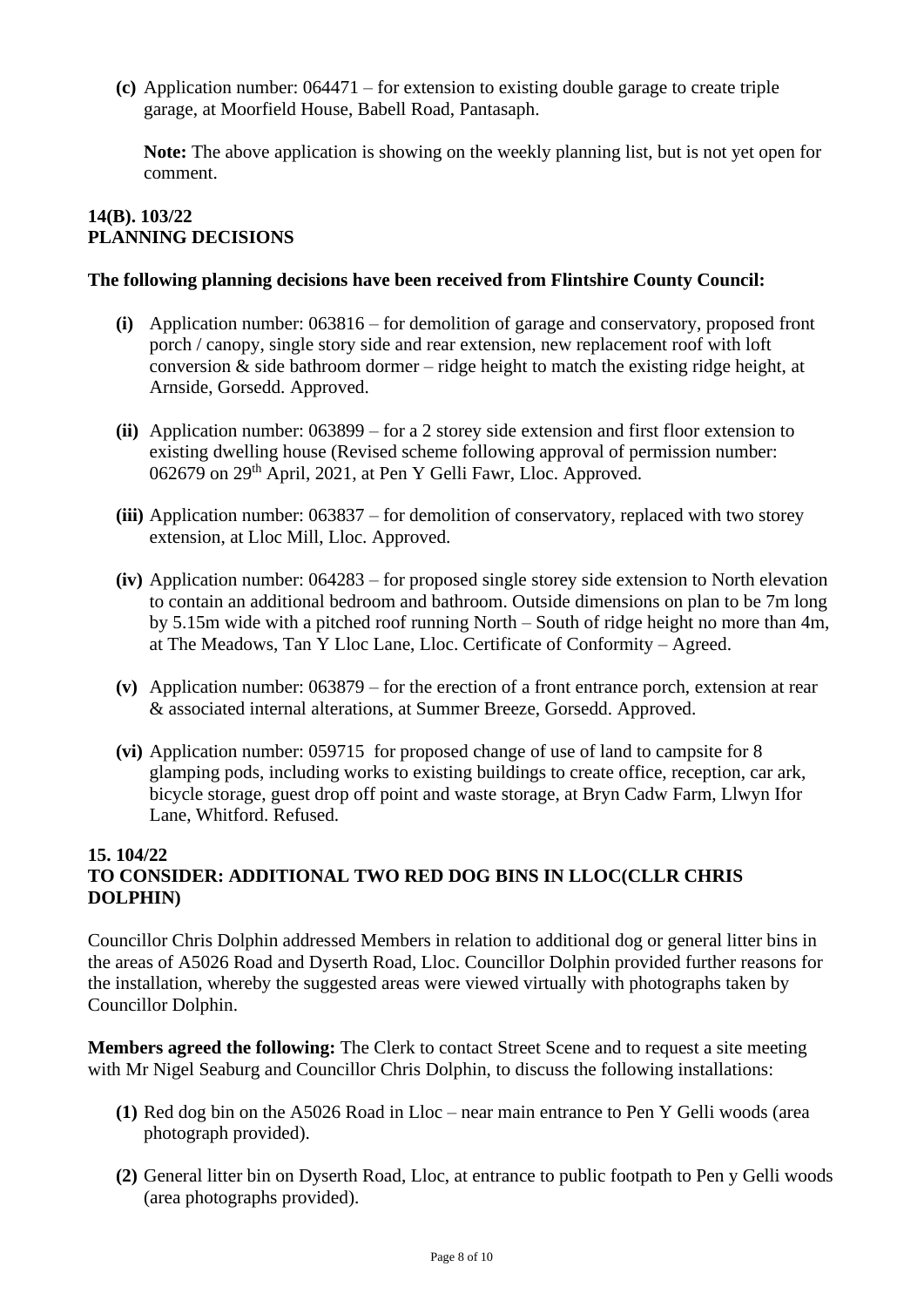## **16. 105/22 APPROVAL OF ACCOUNTS FOR PAYMENT**

| <b>Cheque</b><br><b>Number</b> | Payee                                                                                                                                             | <b>Net</b><br>£ | Vat<br>£ | <b>Total</b><br>$\mathbf f$ |
|--------------------------------|---------------------------------------------------------------------------------------------------------------------------------------------------|-----------------|----------|-----------------------------|
|                                | <u>Payments made – to be confirmed:</u>                                                                                                           |                 |          |                             |
|                                | Direct Debit: Scottish Power (March - Street Lighting<br>Electricity Account - payment dated 19/04/2021)                                          | 552.65          | 110.53   | 663.18                      |
|                                | HSBC Bank (Bank charges) (Payment dated<br>01/05/2022                                                                                             | 5.00            |          | 5.00                        |
|                                | Standing Order: R. P. Parry - Clerk to Council<br>(Monthly salary & home working allowance for April)<br>Payments dated 03/05/2022                |                 |          |                             |
|                                | Direct Debit: Scottish Power (April - Street Lighting<br>Electricity Account - payment dated 18/05/2022)                                          | 534.86          | 106.97   | 641.83                      |
|                                | Payments consideration at meeting to be paid by<br><b>BACS:</b>                                                                                   |                 |          |                             |
|                                | <b>BHIB Councils Insurance Company (Annual renewal</b><br>of Community Council's Insurance Policy)                                                | 928.98          |          | 928.98                      |
|                                | JDH Business Services Ltd (Internal Audit Report)                                                                                                 | 225.00          | 45.00    | 270.00                      |
|                                | Cllr Billy Glynn (Chairman's Annual Allowance)<br>Note: Declaration of Interest by Councillor Glynn.<br>(Minute number: 9. 92/22 on page 3 above) | 400.00          |          | 400.00                      |
|                                | HSBC Bank (Bank charges) (Payment due<br>31/05/2022)                                                                                              | 5.00            |          | 5.00                        |

## **17. 106/22**

## **APPLICATIONS FOR FINANCIAL SUPPORT**

| Cheque<br><b>Number</b> | <b>Name of organisation</b> | <b>Amount granted</b><br>£ |  |
|-------------------------|-----------------------------|----------------------------|--|
|                         | No applications received    |                            |  |

## **18. 107/22**

**Members agreed the payments of the above accounts as listed.**